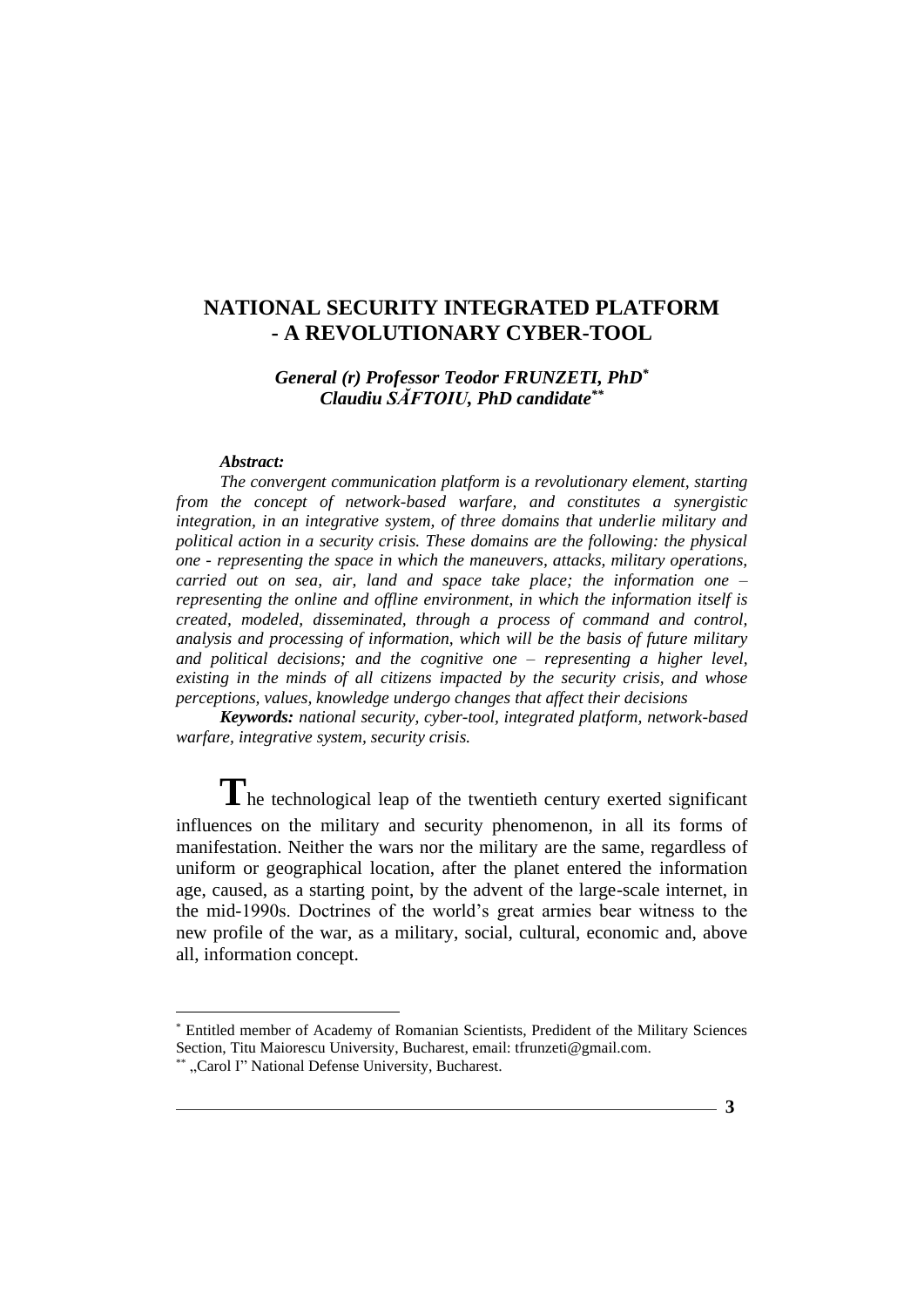The wars of antiquity were aimed at destroying and annihilating the enemy's army, causing physical and human losses, which made the difference between the winners and the losers. The surrender represented the withdrawal from the battlefield, due to a greater number of defeats than the opponent. Victory provided a dominant position to the winner, which overwhelmed his opponent. Renaissance writer Nicolo Machiavelli (1469- 1527) understood by military victory "the total defeat of the enemy, in a decisive battle at the end of a military campaign". In another part of the world, in historical Moldova, the ruler Stephen the Great (1457-1504) opted for the involvement of the people in the war. He called for the so-called "great army" to fight the large number of soldiers of the Ottoman military force.

The concept of "total war", by committing all human and material resources for victory, was introduced to the West by Prussian generals Scharnhorst and Gneisenau, at the beginning of the 19th century, following the example of general mobilization within the universal military service, introduced by Napoleon<sup>1</sup>. The planning of the military actions, in which an important role was played by logistics and military intelligence, as well as the need to coordinate huge mass armies, with all the resources involved, led to the emergence of the major states, the operational divisions, separated between "Strategic", "operational" and "tactical". These boundaries became concepts defined by Carl von Clausewitz (1780–1831) and Antoine Henri Jomini (1779–1869).

For Clausewitz, the war was "a continuation of politics by other means" and opened the way to impose the political will of the victor on the defeated, using political-military instruments of persuasion and control.

The two World Wars involved all the human and economic resources of the combatant states. The "total war" devastated entire nations, who surrendered unconditionally. The renunciation of the struggle was not only a military act of abandonment, but also a political one, which led to the annihilation of the adversary, as a state identity and national symbol. The physical and mental dislocation, during the military actions, the dismantling of the army lines and the blocking of the supply routes were following a

<sup>1</sup> Sava Ionel Nicu, *Security Studies*, Romanian Center for Regional Studies, Bucharest, Ed. Ziua, 2005.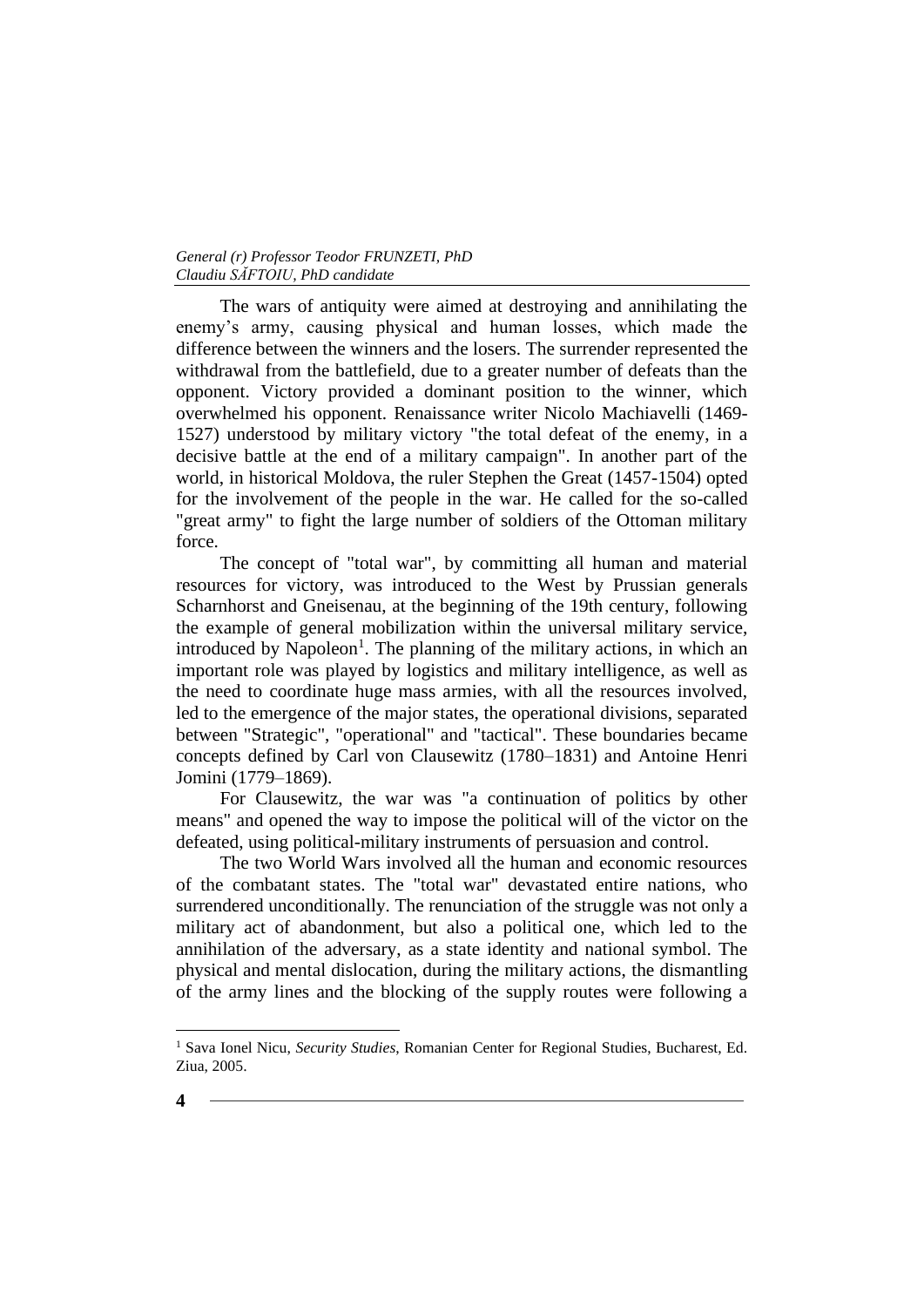modern objective, not exclusively destructive. The purpose was the unconditional surrender, which was not limited to the physical destruction of the adversary's resources, but was also meant to compromise his image and public perception.

The new concepts of warfare were generated by the new technologies and mass industrial production, of the 19th and 20th century. The acquisitions of the modern industries offered armies the possibility of traveling over long distances, both of the military and of the fighting equipment.

An important element was the emergence of communication and information channels, very quickly. The nature and consequences of the war did not differ, though. The human and material costs of the "total war", conducted in the 19th and 20th centuries, were very high, being felt by the whole society. In the nineteenth century, human loss as a result of wars were in the order of tens or hundreds of thousands. In the twentieth century, the casualties amounted to millions, and the devastation became complete. The two World Wars proved that humanity was threatened with self-destruction if it continued at the same pace. However, conflicts and wars could not be avoided. Thus, the "limited conflict" was reached, a concept formulated by Henry Kissinger in  $1957^2$ .

### **From the total war, to the information war and the network war**

The emancipation of the society and the assertion of new values no longer allowed the huge costs of a total war. Due to these new expectations of Western society, and as a result of the influence of military technology, at the end of the 1960s the professional armies appeared, with a better delimited military specificity. The role of these armies was and is diametrically opposed to those of the past centuries: the main function of the military became the prevention of war. Unlike the period of the two World Wars, political victories, and especially military ones, can no longer be accepted at any cost.

The use of advanced combat technology and the achievement of political and military objectives, with a low level of human loss and destruction, directly influenced the contemporary military phenomenon:

<sup>2</sup> *Op. cit*, p 52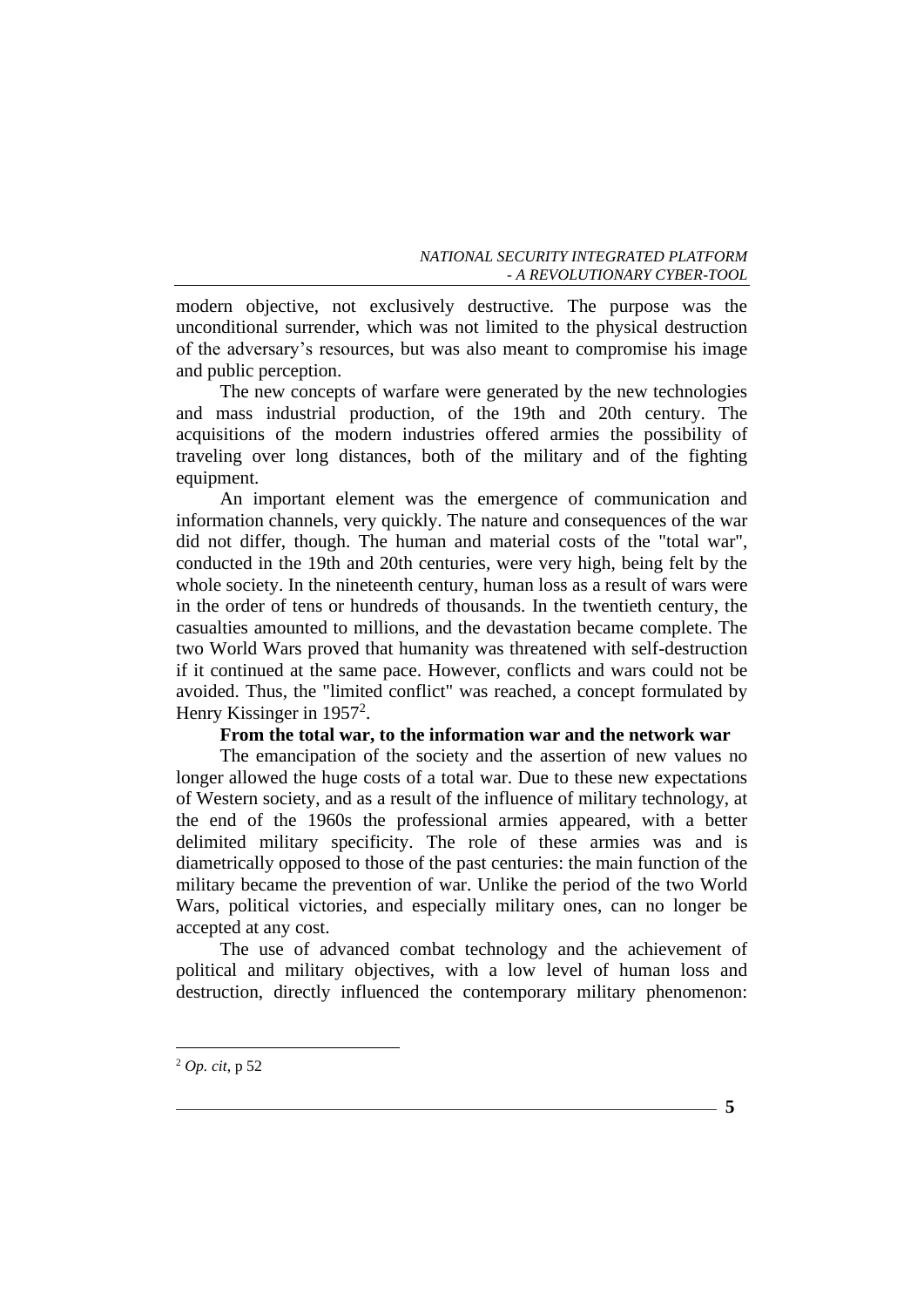instead of the phrase "war", the formulation of "military operations" appeared.

Thus, the officer went from being knowledgeable and brave to the intellectual military man, possessing innovative thinking and reasoning.

The modern military avoids the use of the term "war" and prefers to evoke the "joint operations" - simultaneously on land, sea and air - and the combined ones - through the participation of several troops from different countries. Thus, from the "total war", the next step was to reach the easy, commercial use, of the "psychological war", "the war / information aggression", "the war of political palaces", "the war of civilizations", expressions that refer to situations of conflict more, more or less open. The military were the first who, especially after the end of the Second World War, avoided, for ideological and political reasons, the use of the word "war". A pressure of recent memory has made the meaning of war, of Westphalia origin, no longer consonant with the limits imposed by the ruling political element.

The name "psychological warfare" first appeared in 1942, in an allied context. The concept was defined as "psychological warfare branch psychological warfare section". In order to open the second front in western Europe, by landing in Normandy, this specialized structure was then elevated to the rank of service, within the Allied command. The entry into the Cold War period led to the term being replaced by Americans with "psychological operations". The new formulation is included in the NATO manual FM33-1. Since 1962, the term "psychological operations" - PSYOP - has been used, because such activities took place not only during war time but also during peace time. Psychological operations could be directed not only against enemy military structures, but also against civilian population, because it was not politically permissible to admit the conduct of a "war" against civilians, even if the war was only psychological.

The phrase "information war" also passed through a similar transformation. In the first specialized US military doctrine, in 1998, "information warfare" was understood as being carried by the military during wartime, as opposed to "information operations" - which were conducted only in time of peace, possibly of crisis. From 1999 until now, in none of the variants of the NATO doctrine on information operations, the term "information war" has been used. In 2006, the issue was removed, as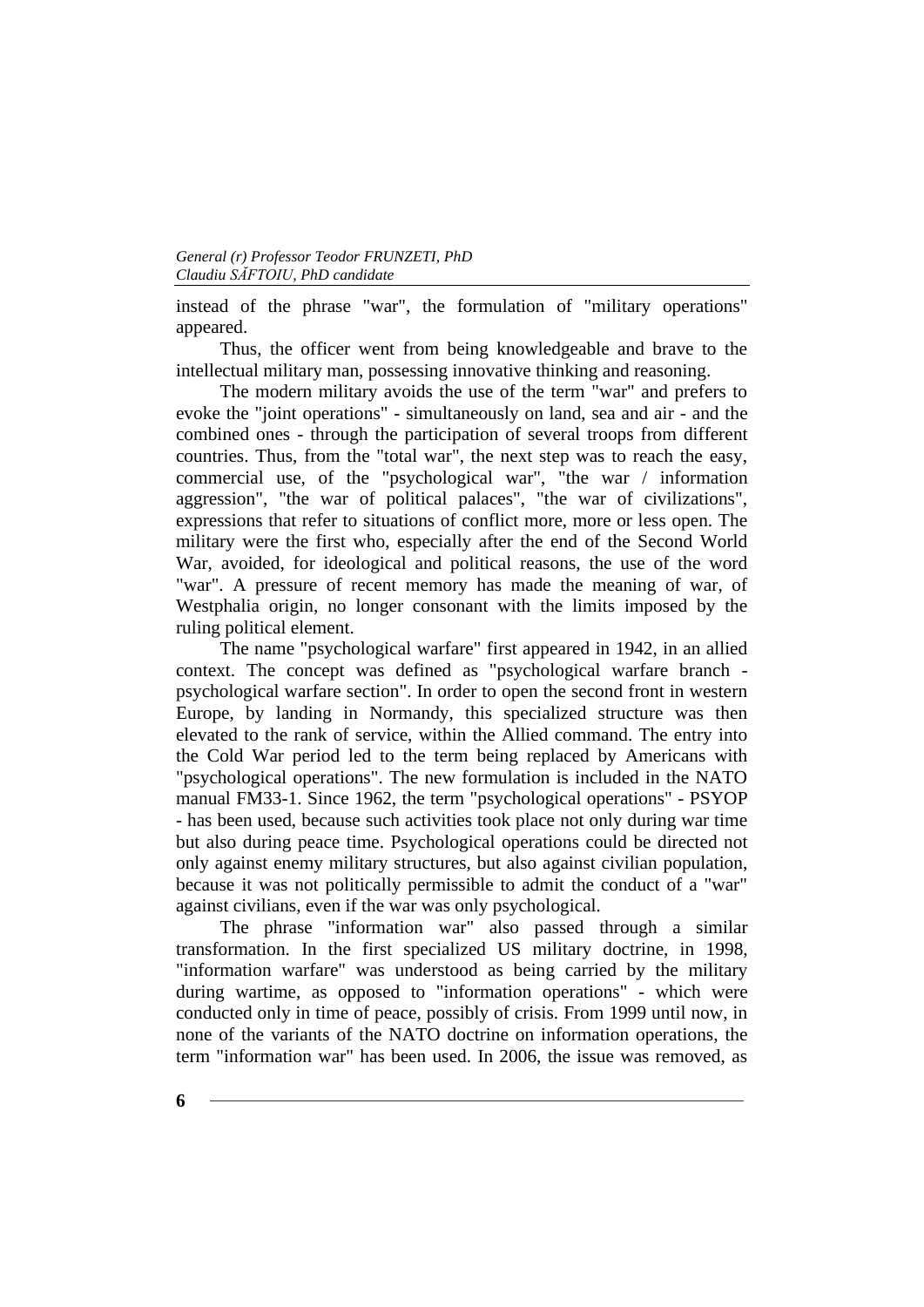being politically incorrect, from their most recent specialized doctrine JP 3- 13 / 2006.

Euro-Atlantic official military and political press releases confirm the avoidance of "waging war," with an emphasis on "military operations," in Bosnia, Kosovo, Yugoslavia, Afghanistan, or Iraq.

The only exception is the phrase "counter-terrorism war", launched by George W. Bush, following the terrorist attacks of September 11, 2001.

The second effect of scientific and technological development on humanity has completely changed the military profile of the Western alliance. The twentieth century, of industrialization, required increased skills of the officers, for the use of weapons with maximum destruction capacity. The technical complexity has led to over specialization, in increasingly restricted areas. The use of computer programs, knowledge of at least one foreign language - English - extensive knowledge of strategy and geopolitics, they are standard elements of modern soldier training. The challenges to be faced by the officer in the Allied armies are no longer related either to his/her physical-biological qualities, nor to the technical capabilities available for combat; he/she is no longer exclusively concerned with weapons, but also with ideas and concepts.

NATO armies have ultra-powerful systems of terrestrial, aerial, marine, submarine and cosmic weapons. Under the conditions of contemporary asymmetric confrontations, the military must find the best solutions for their combined use. Three of these solutions come from the most powerful army in the world – the American one. From American specialists, concepts such as "effect-based operations", "network warfare", or "information operations" were imposed.

## **The platform of communication convergence - a revolutionary element in the security crisis**

The concept of effect-based operations appeared from reasons of efficiency of military actions. Personnel and material resources are concentrated only to achieve those effects that can ensure the accomplishment of the desired goal. The Central American Joint Forces Command considers operations based on effect "a process of obtaining the desired strategic result on the adversary, by synergistically, multiplicatively and cumulatively applying the entire range of military and non-military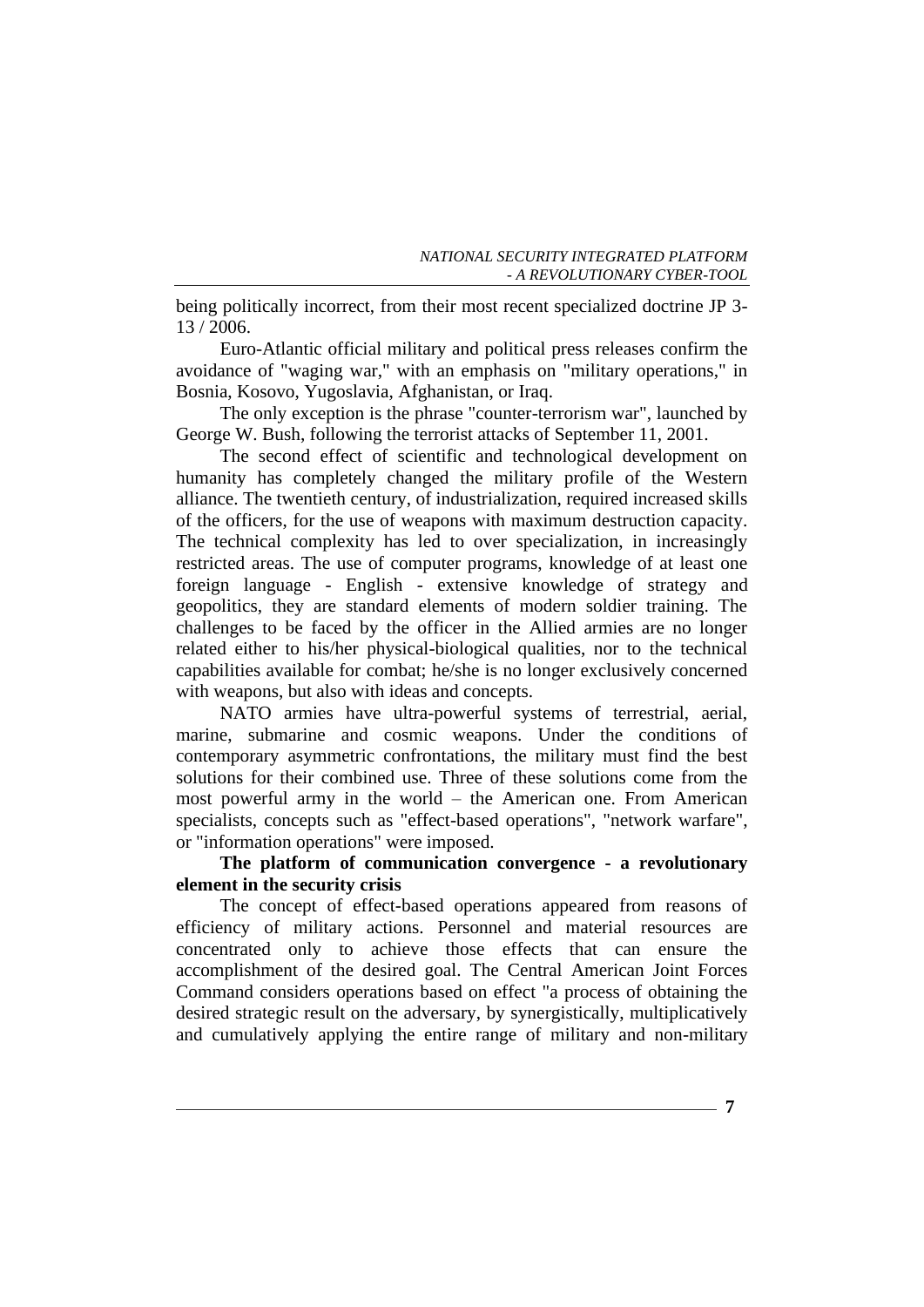operations, at the tactical, operational and strategic levels<sup>3</sup>." Another formula for "effect based approach operations", EBAO, was applied in the British version and included the documents of the ISAF command in Afghanistan: "EBAOs are designed to influence the will of their opponents, their own forces or that of the neutrals, through the coordinated use of military capabilities in order to achieve the strategic objectives pursued." Effect-based operations represent a new way of thinking and reach the strategic, operational and tactical levels of the enemy. Planning the operations will avoid wasting resources, for maximum effect. The effects can be direct, immediate, or indirect and delayed, physically or psychologically, as a consequence of a combination of diplomatic, military, economic or information actions. The concept materialization is due to both modern military technologies and real-time communications performance, which can cover the entire battle space.

The concept of "network-based warfare" covers the action of control and management of an extremely complex three-dimensional space, to support the military decision. This type of action is possible due to the information technology, electronic communications and online environment, in recent years.

This type of military decision management intends to collect, process and capitalize continuously and simultaneously the data and information existing during the security crisis. The information and data appear and are modeled in a surprising, unpredictable dynamics, which interconnects series of messages and predicates from the actors and decision-makers involved. An early definition of this concept was made public by its authors, Vice-Admiral Arthur Cebrowski and researcher John Garstka, in 1998: "a way to generate combat power, by integrating into the information network of sensors decision-makers and executors, to the purpose of knowing the space of the fight, increasing the speed of the leadership, accelerating the rhythms of the operations, intensifying the lethal effects, emphasizing the selfprotection and achieving a certain degree of self-synchronization".

<sup>3</sup> Dumitru Cristea, Roceanu Ion, *Network-based warfare, challenge of the information age in the battlefield,* Bucharest, Publishing House of "Carol I" National Defense University, 2005.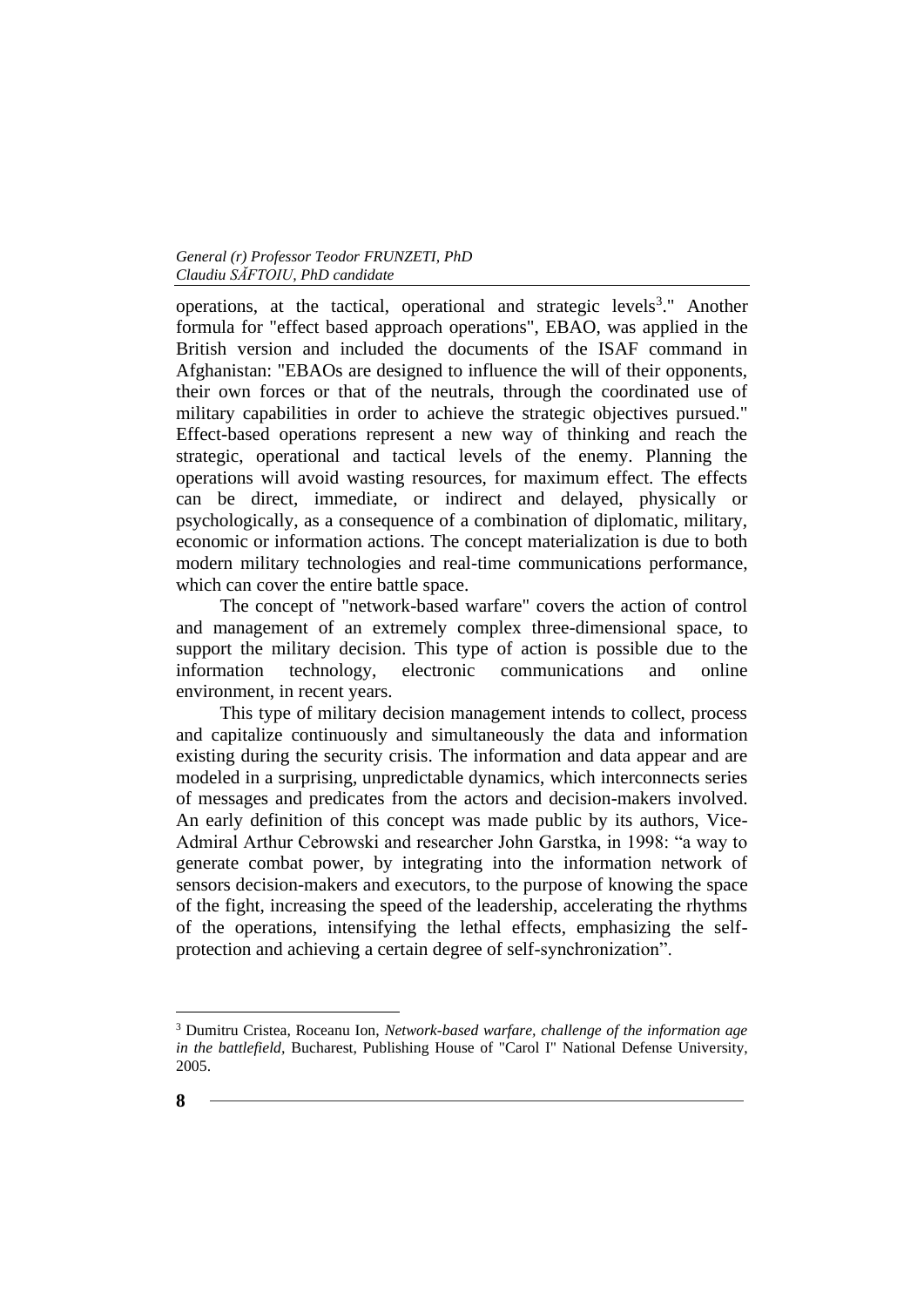Network warfare foreshadows the dominant characteristics of the war of the future. It uses the present and future technologies with maximum efficiency, to increase the parameters of efficiency and effectiveness. In order for this to happen, the data and information gathered from the battlefield, from the specific reference environment, will be uploaded to a converging exchange platform, to be processed immediately by military commanders and political leaders. They can benefit from a higher degree of knowledge and understanding of the situation, which can lead to optimal decisions. Sensors, military and political decision makers are constantly interconnected. The data, information, analysis, orders flow in a continuous stream, as the changes appear in the reality of the battle space. This fact has immediate advantages: from the speed of reaction of the decision act, to the more efficient management of human and material resources. An integrated system of convergent messages, generated and subsequently exploited by decision makers, provides the actors with a more complete and comprehensive, ubiquitous and multifaceted information flow. The information superiority obtained will make the difference in the security crisis that threatens the social body of the nation.

The mentioned domains are interconnected in a single communication platform, as an electronic network. This facilitates instantaneous and continuous information exchanges, harmonizes and synergizes information processes that involve each of these areas. The final objective of using the platform of communitarian convergence is to obtain information superiority, which is transferred to the fighting power, by the political decision-maker and the military commander.

A possible war, or network-based "military operations" involves a military force that benefits from an integrative information infrastructure. Such a political-military force, based on the network, has the ability to access information on a global level, wherever and whenever it is needed and, at national level, integrates the national defense and security system, into an effective communication convergence platform that is particularly influential.